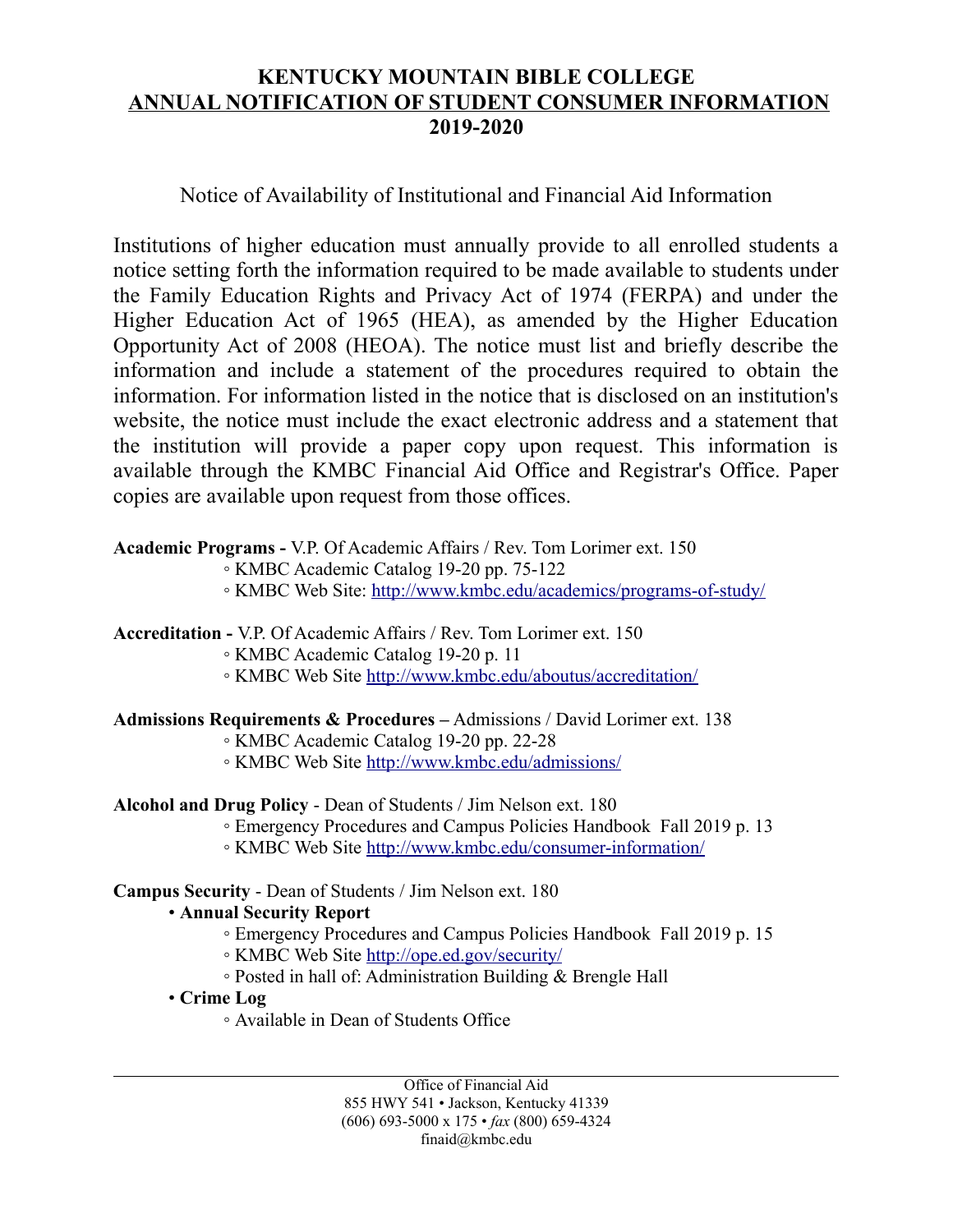- **Timely Warning Policy**
	- KMBC Emergency Procedures and Campus Policies Handbook Fall 2019 p. 4
- **Emergency Response/Evacuation**
	- KMBC Emergency Procedures and Campus Policies Handbook Fall 2019 p. 9
- **Missing Student Notification Policy**
	- KMBC Emergency Procedures and Campus Policies Handbook Fall 2019 p. 8

**Copyright/File Sharing/Network Security** – V.P. Academic Affairs / Tom Lorimer x 150

- KMBC Academic Catalog 19-20 pp. 68-71
- Emergency Procedures and Campus Policies Handbook Fall 2019 pp. 18-21
- KMBC Web Site<http://www.kmbc.edu/consumer-information/>

#### *Summary of Civil & Criminal Penalties for Violation of Federal Copyright Laws*

*Copyright infringement is the act of exercising, without permission or legal authority, one or more of the exclusive rights granted to the copyright owner under section 106 of the Copyright Act (Title 17 of the United States Code). These rights include the right to reproduce or distribute a copyrighted work. In the file-sharing context, downloading or uploading substantial parts of a copyrighted work without authority constitutes an infringement. Penalties for copyright infringement include civil and criminal penalties. In general, anyone found liable for civil copyright infringement may be ordered to pay either actual damages of "statutory" damages affixed at not less than \$750 and not more than \$30,000 per work infringed. For "willful" infringement, a court may award up to \$150,000 per work infringed. A court can, in its discretion, also assess costs and attorneys' fees. For details, see Title 17, United States Code, Sections 504, 505. Willful copyright infringement can also result in criminal penalties, including imprisonment of up to five years and fines of up to \$250,000 per offense. For more information, please see the Web site of the U.S. Copyright Office at www.copyright.gov, especially their FAQ's at www.copyright.gov/help/faq*

**Cost of Attendance** - V.P. Of Academic Affairs / Rev. Tom Lorimer ext. 150

Financial Aid / R. Joseph Ritter, Jr. ext. 175

- KMBC Catalog 19-20 pp. 32-36
- KMBC Web Site<http://www.kmbc.edu/admissions/finance/>

**Financial Aid** - Financial Aid / R. Joseph Ritter, Jr. ext. 175

- **Financial assistance programs** A description of all the student financial aid assistance
- programs available to students who enroll at KMBC and how to apply
	- KMBC Catalog 19-20 pp. 32-41
	- KMBC Web Site http://www.kmbc.edu/admissions/finance/
- **The criteria for determining the amount of a student's award**
	- KMBC Catalog 19-20 pp. 34-37 Federal Programs
	- KMBC Catalog 19-20 pp. 32-34 KMBC Program
- **The terms and conditions under which students receive financial aid**
	- Financial Aid Terms and Conditions Form is available in the FA Office

◦ KMBC Web Site [http://www.kmbc.edu/wp-content/uploads/2017/09/Terms-and-](http://www.kmbc.edu/wp-content/uploads/2017/09/Terms-and-Conditions-17-18.pdf)[Conditions-18-19.pdf](http://www.kmbc.edu/wp-content/uploads/2017/09/Terms-and-Conditions-17-18.pdf)

◦ Federal Student Financial Aid Penalties for Drug Law Violations

 A conviction for any offense, during a period of enrollment for which a student was receiving Title IV, HEA Program (federal) funds, under any federal law involving the possession or sale of illegal drugs will result in the loss of eligibility for any Title IV, HEA grant, loan or work-study assistance (HEA Sec.  $484(r)(1)$ ); (20 U.S.C. 1091 $(r)(1)$ ).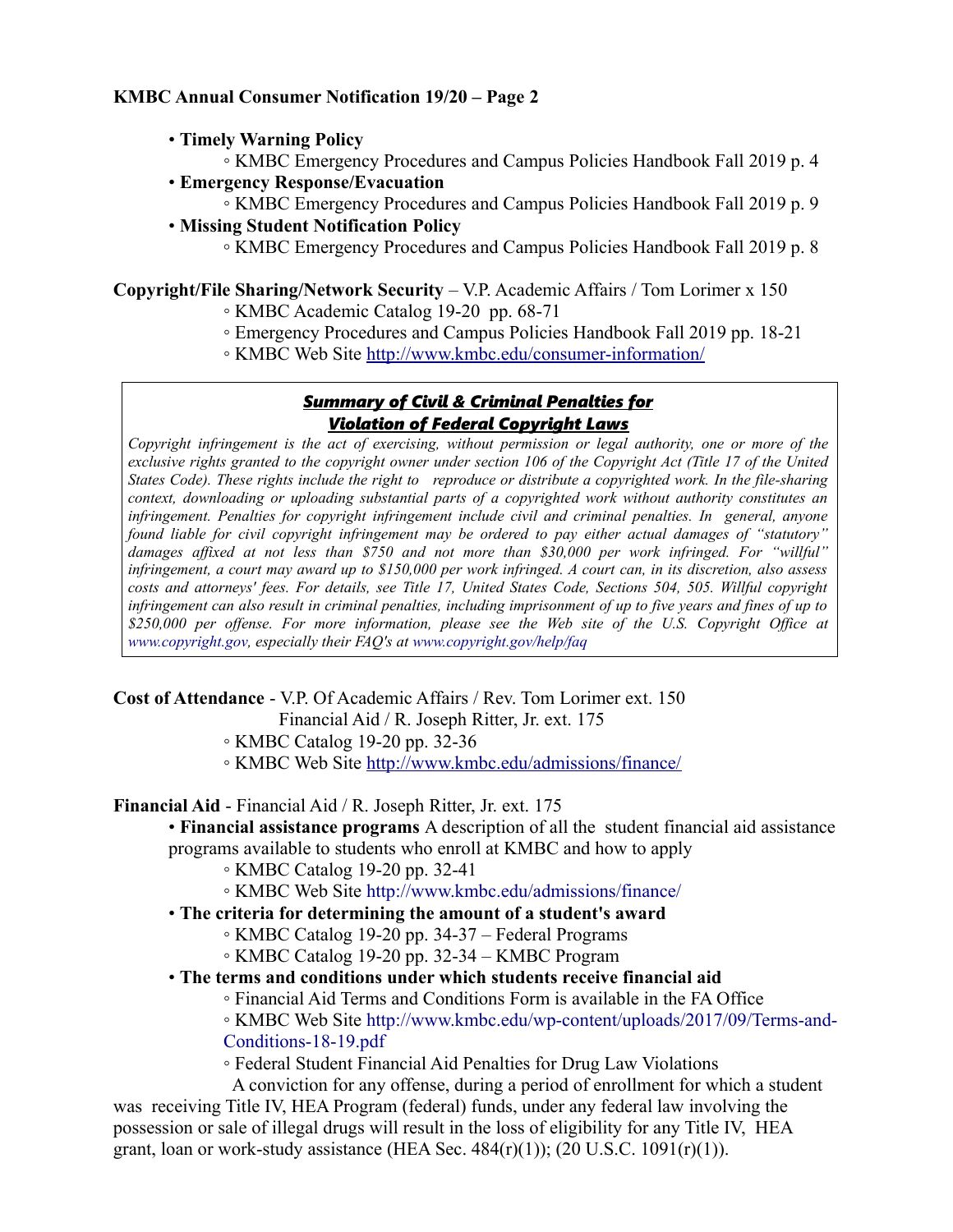• **The terms and conditions under which students receive Federal Direct Loans**

◦ Online acceptance in Populi of offer of student loan – Completed by student before loan is processed

- Entrance Loan Counseling Completed on line at www.studentloans.gov
- Master Promissory Note Completed on line at [www.studentloans.gov](http://www.studentloans.gov/)
- • **The terms and conditions for student loan deferment**
	- https://studentaid.ed.gov/sa/repay-loans/deferment-forbearance
- **Terms and schedule for student loan repayment**
	- https://studentaid.ed.gov/sa/repay-loans/understand/plans

#### • **Satisfactory Academic Progress (SAP) Policy**

- KMBC Catalog 19-20 pp. 37-41
- KMBC Web Site

https://www.kmbc.edu/wp-content/uploads/2018/10/Satisfactory-Academic-Progress-Policy-18-19.pdf

• **Return of Title IV Funds Policy**

◦ KMBC Catalog 19-20 pp 41-42

◦ KMBC Web Site https://www.kmbc.edu/wp-content/uploads/2018/10/Return-of-Title-IV-Funds-Policy.pdf

**Fire Safety** Dean of Students / Jim Nelson ext. 180 / Plant Manager / Doug Dunn ext. 110

# **• Annual Fire Safety Report**

- Posted in hall of Administration Building and Brengle Hall
- KMBC Web Site http://www.kmbc.edu/consumer-information/
- Internet http://ope.ed.gov/security/
- Paper copy is available from the Dean of Students/Jim Nelson
- **Fire Log**
	- Available in Dean of Students Office and the Plant Manager's Office
- **Fire Safety Policy/Procedures**
	- KMBC Student Handbook 19-20 p. 13
	- Emergency Procedures and Campus Policies Handbook Fall 2019 p.11

# **General Information**

- **Campus Directory**
	- Paper copy is available from the Business Office/Secretary

# • **Complaints/Grievances**

◦ Students whose complaints/grievances concerning any aspect of the institution are not resolved to the student's satisfaction have the right to file a complaint

with the Kentucky Council on Postsecondary Education:

1024 Capital Center Dr. #320

Frankfort, KY 40601-7512

Email: cpeconsumercomplaint@ky.gov

[http://cpe.ky.gov/campuses/consumer\\_complaint.html](http://cpe.ky.gov/campuses/consumer_complaint.html)

In accordance with 13 KAR 4:010, a non-resident student attending a Kentucky college or university operating through the State Authorization Reciprocity Agreement (SARA) must first exhaust all internal procedures for complaint resolution offered by the college or university before filing a complaint. In addition, the incident giving rise to the complaint must have occurred within two years of filing.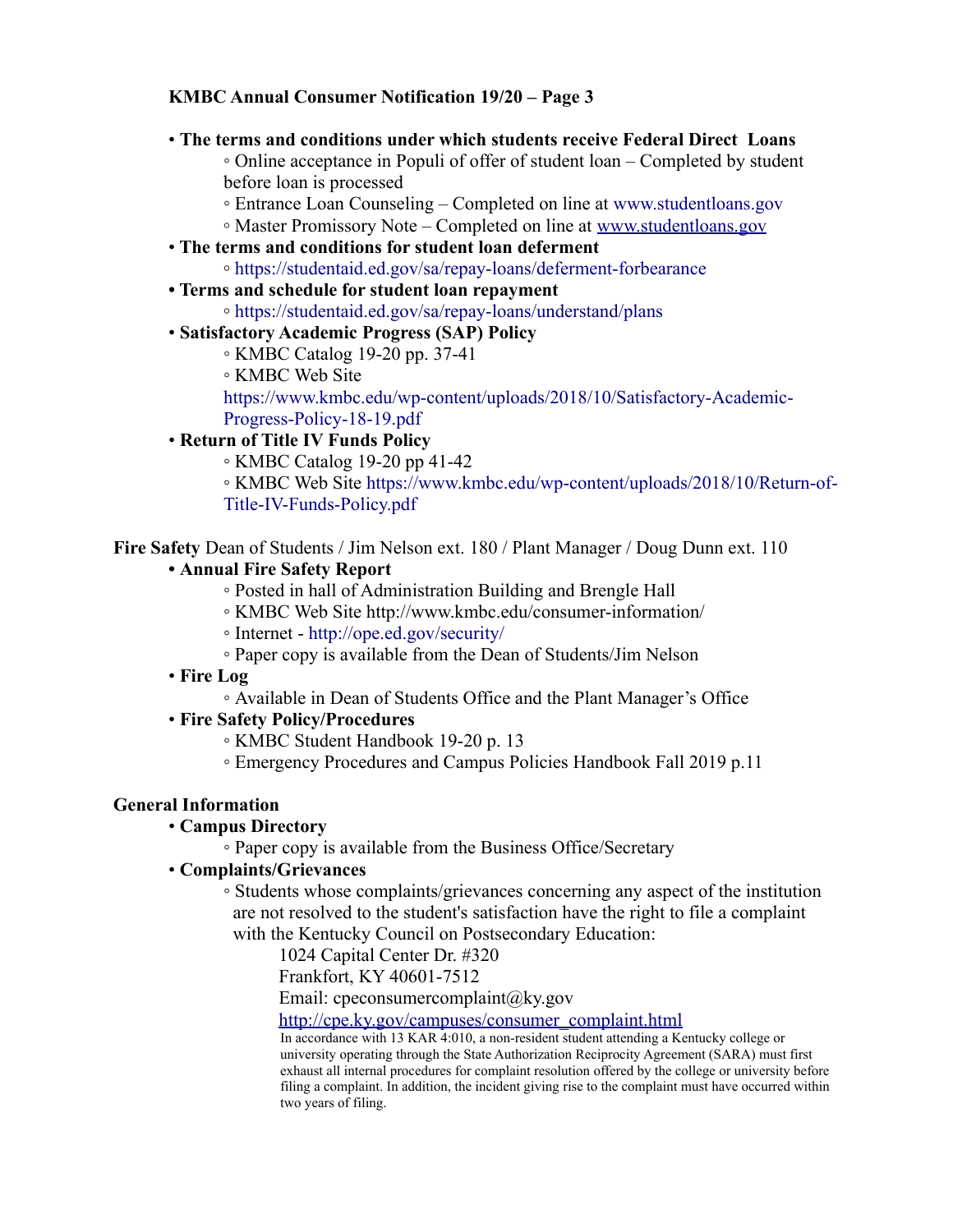- **Facilities** V.P. Of Academic Affairs / Rev. Tom Lorimer ext. 150
	- Facilities: KMBC Catalog 19-20 pp. 19-20
	- KMBC Web Site http://www.kmbc.edu/admissions/visit-campus/
- **Board/Faculty/Staff** V.P. Of Academic Affairs / Rev. Tom Lorimer ext. 150

◦ KMBC Catalog 19-20 pp. 125-136

- KMBC Web Site http://www.kmbc.edu/academics/faculty/
- **IPEDS** Registrar / Dr. Richard Englehardt ext. 140

◦ **National Center for Education Statistics website http://nces.ed.gov/collegenavigator/**

◦ Information available: General Info/COA/Financial Aid/Net Price/Enrollment Admissions Retention and Graduation Rates/Programs/Majors/Accreditation/ Campus Security/Cohort Default Rates

**Medical Requirements** - Dean of Students / Jim Nelson ext. 180 ◦ KMBC Catalog 19-20 p. 23

- Net Price Calculator Financial Aid Office / R. Joseph Ritter, Jr. ext. 175 ◦ KMBC Web Site<http://www.mykmbc.org/files/npc/npcalc.htm>
- **Student Privacy FERPA –** Registrar / Dr. Richard Englehardt ext. 140
	- **Gramm-Leach-Bliley Act** Business Office / Stephen Lorimer ext. 190
	- KMBC Catalog 19-20 p. 72 Confidentiality of Student Records
	- KMBC Web Site **<http://www.kmbc.edu/consumer-information/>**

**Students with Disabilities -**Dean of Students / Jim Nelson ext. 180

**Work-Study –** Work Program Supervisor / Doug Dunn ext. 110

- KMBC Catalog 19-20 p. 37
- KMBC Student Handbook 15/16 p. 28, 48
- **Title IX** President/Dr. Philip Speas ext. 120

# ◦ **Coordinators**

- Gary Smith  $\text{gsmith}\{\omega \text{kmbc.edu}\}/\text{ext.}125$
- **Policy**
	- Emergency Procedures and Campus Policies Handbook Fall 2019 p.22
	- KMBC Web Site<http://www.kmbc.edu/consumer-information/>

**Textbook Policy** - V.P. Of Academic Affairs / Rev. Tom Lorimer ext. 150

- KMBC provides textbook information on its internet class schedule web page. The information includes title, author, edition ISBN, price, etc., when available. The internet class schedule is available at
- KMBC Web Site<http://www.kmbc.edu/admissions/textbooklist/>

**Transfer of Credit Policy –** Registrar / Dr. Richard Englehardt ext. 140

- KMBC Catalog 19-20 p. 26-27
- KMBC Web Site<http://www.kmbc.edu/consumer-information/>